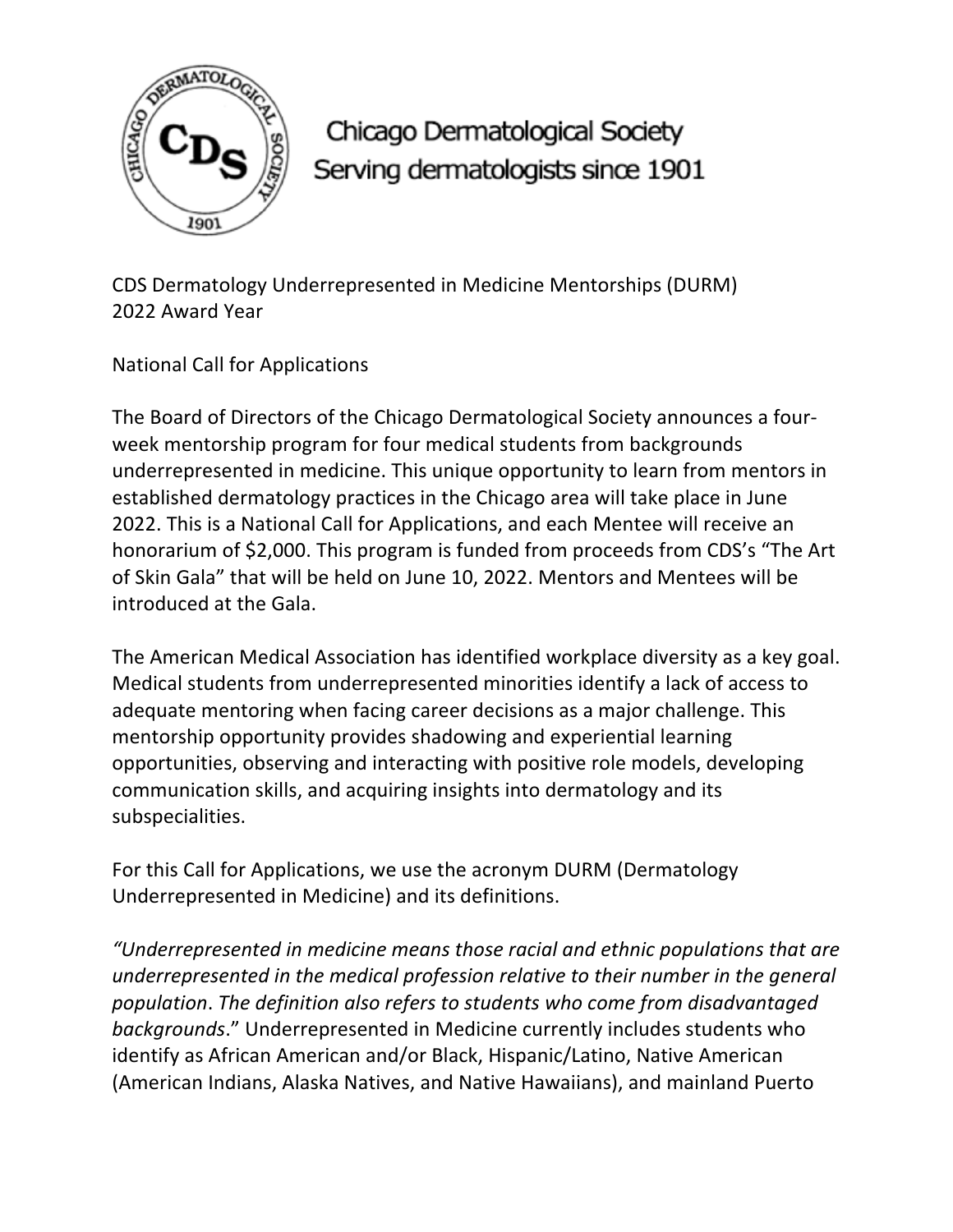Rican*.*" (Source: University of Washington Medical School, Division of Dermatology). To this list, we add those who identify as sexual and gender minority medical students.

Selection Committee: Dr. Joerg Albrecht Dr. Jonith Breadon Dr. Claudia Hernandez Dr. Kumar Nadhan Dr. Maria Tsoukas

Complete your application online at **www.cdsevents.org** by Monday, April 18, 2022.

Notification will take place on Tuesday, May 3. Mentorships will be held from June  $1 - 30$ 

For questions, please contact Dr. Jordan Carqueville Email: gala@dermIC.com Phone: 312/319.1978

Jordan C. Carqueville, MD CDS President

Jonith Breadon, MD CDS Vice President

www.chicagoderm.org

The Art of Skin Gala site www.cdsevents.org

The purpose of the **Chicago Dermatological Society** is to educate its members and guests (medical residents and students) in dermatology and its subspecialities, and to promote:

• Excellence in patient care